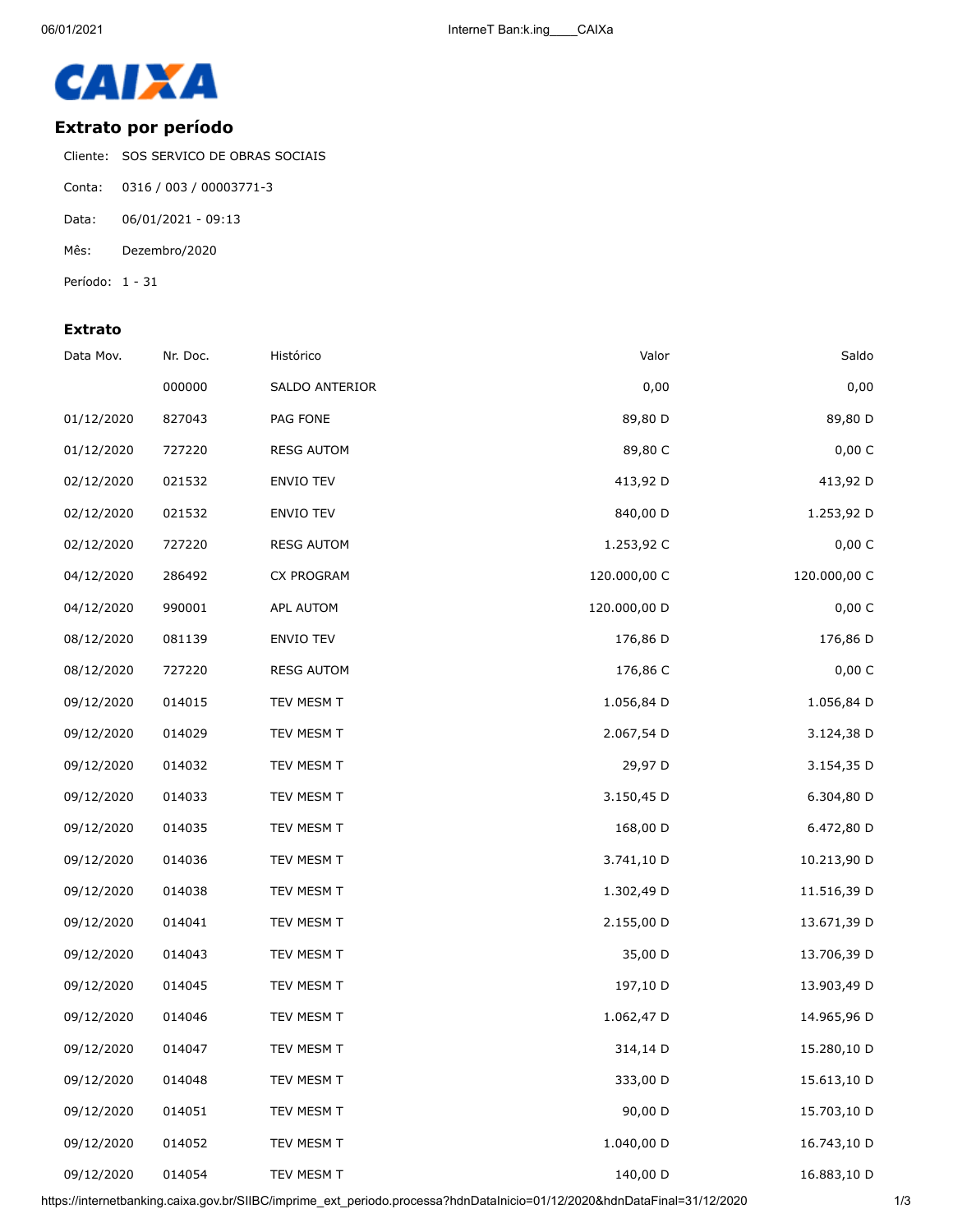06/01/2021 InterneT Ban:k.ing\_\_\_\_CAIXa

| 17.633,10 D | 750,00 D    | TEV MESM T        | 014056 | 09/12/2020 |
|-------------|-------------|-------------------|--------|------------|
| 17.737,10 D | 104,00 D    | TEV MESM T        | 014057 | 09/12/2020 |
| 18.247,35 D | 510,25 D    | TEV MESM T        | 014058 | 09/12/2020 |
| 18.456,35 D | 209,00 D    | TEV MESM T        | 014059 | 09/12/2020 |
| 27.514,38 D | 9.058,03 D  | TEV MESM T        | 091543 | 09/12/2020 |
| 30.831,40 D | 3.317,02 D  | TEV MESM T        | 091543 | 09/12/2020 |
| 0,00 C      | 30.831,40 C | <b>RESG AUTOM</b> | 727220 | 09/12/2020 |
| 290,00 D    | 290,00 D    | PAG BOLETO        | 100821 | 10/12/2020 |
| 2.825,00 D  | 2.535,00 D  | PAG BOLETO        | 103302 | 10/12/2020 |
| 5.661,10 D  | 2.836,10 D  | TEV MESM T        | 101546 | 10/12/2020 |
| 0,00 C      | 5.661,10 C  | <b>RESG AUTOM</b> | 727220 | 10/12/2020 |
| 28.608,32 D | 28.608,32 D | TEV MESM T        | 110922 | 11/12/2020 |
| 29.426,17 D | 817,85 D    | TEV MESM T        | 110923 | 11/12/2020 |
| 0,00 C      | 29.426,17 C | <b>RESG AUTOM</b> | 727220 | 11/12/2020 |
| 136,72 D    | 136,72 D    | PAG BOLETO        | 477716 | 15/12/2020 |
| 874,46 D    | 737,74 D    | PAG BOLETO        | 479373 | 15/12/2020 |
| 1.799,46 D  | 925,00 D    | TEV MESM T        | 151138 | 15/12/2020 |
| 1.886,86 D  | 87,40 D     | ENVIO TEV         | 151146 | 15/12/2020 |
| 2.275,97 D  | 389,11 D    | ENVIO TEV         | 151146 | 15/12/2020 |
| 0,00 C      | 2.275,97 C  | <b>RESG AUTOM</b> | 727220 | 15/12/2020 |
| 210,20 D    | 210,20 D    | TEV MESM T        | 160903 | 16/12/2020 |
| 590,20 D    | 380,00 D    | TEV MESM T        | 160903 | 16/12/2020 |
| 828,20 D    | 238,00 D    | TEV MESM T        | 160904 | 16/12/2020 |
| 0,00 C      | 828,20 C    | <b>RESG AUTOM</b> | 727220 | 16/12/2020 |
| 777,66 D    | 777,66 D    | PAG BOLETO        | 289351 | 17/12/2020 |
| 1.112,66 D  | 335,00 D    | PAG BOLETO        | 290493 | 17/12/2020 |
| 1.355,57 D  | 242,91 D    | PAG FONE          | 314185 | 17/12/2020 |
| 4.750,46 D  | 3.394,89 D  | TEV MESM T        | 171139 | 17/12/2020 |
| 5.230,46 D  | 480,00 D    | TEV MESM T        | 171140 | 17/12/2020 |
| 5.820,46 D  | 590,00 D    | TEV MESM T        | 171140 | 17/12/2020 |
| 0,00 C      | 5.820,46 C  | <b>RESG AUTOM</b> | 727220 | 17/12/2020 |
| 591,80 D    | 591,80 D    | PAG BOLETO        | 127426 | 18/12/2020 |
| 0,00 C      | 591,80 C    | <b>RESG AUTOM</b> | 727220 | 18/12/2020 |
| 530,00 D    | 530,00 D    | PAG BOLETO        | 518909 | 21/12/2020 |
| 734,70 D    | 204,70 D    | TEV MESM T        | 210925 | 21/12/2020 |
| 2.521,35 D  | 1.786,65 D  | ENVIO TEV         | 211158 | 21/12/2020 |